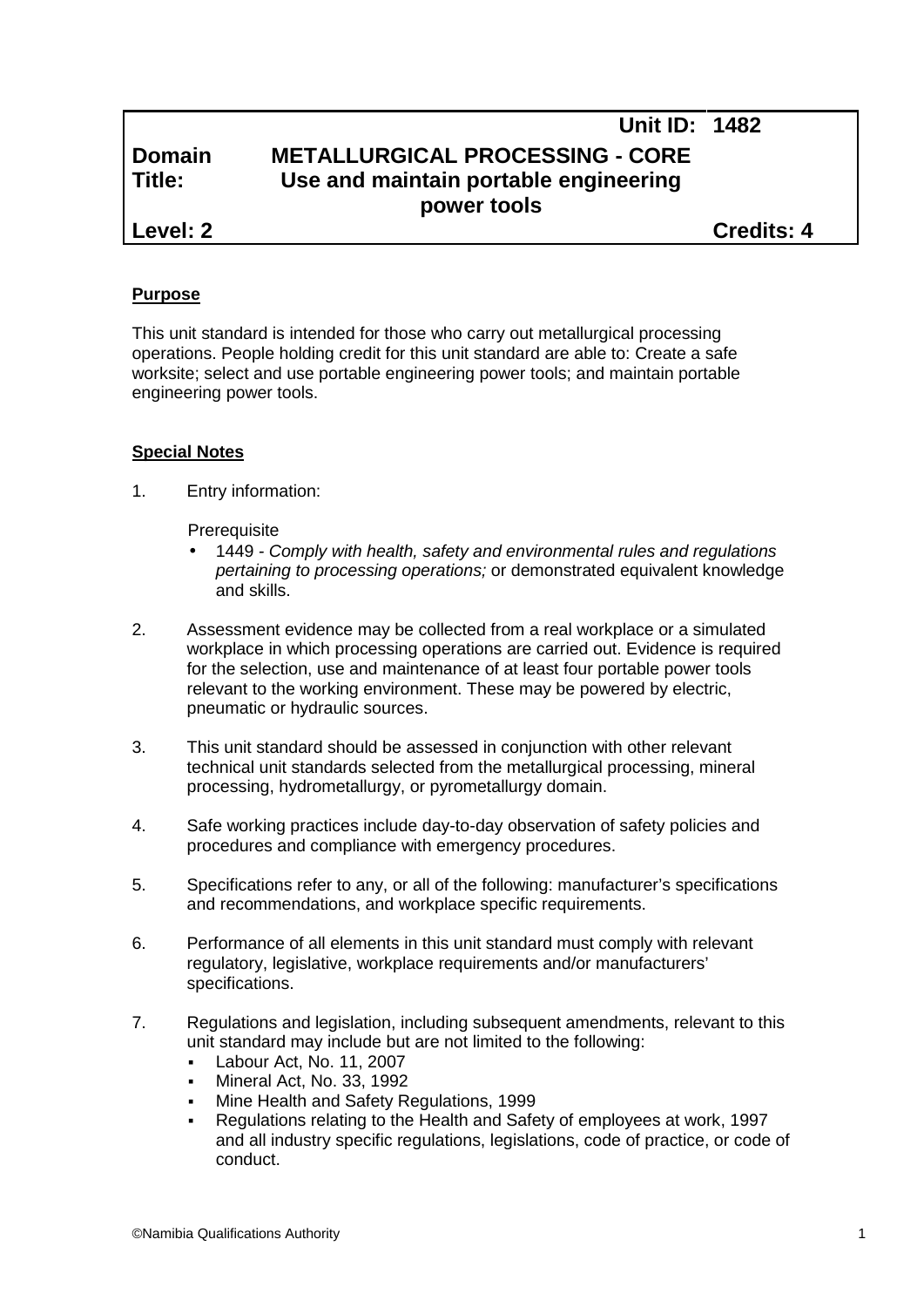# **Quality Assurance Requirements**

This unit standard and others within this subfield may be awarded by institutions which meet the accreditation requirements set by the Namibia Qualifications Authority and the Namibia Training Authority and which comply with the national assessment and moderation requirements. Details of specific accreditation requirements and the national assessment arrangements are available from the Namibia Qualifications Authority and the Namibia Training Authority. All approved unit standards, qualifications and national assessment arrangements are available on the Namibia Training Authority website www.nta.com.na.

# **Elements and Performance Criteria**

# **Element 1: Create a safe worksite**

#### **Range:**

Hazards may include but is not limited to electric shock; noise; presence of sharp and/or hot particles; dust; moving parts; cutting tools; and storage energy.

Safeguards may include but are not limited to residual current devices; isolating transformers; monitored-earth circuits; and double insulated tools.

#### **Performance Criteria**

- 1.1 Hazards associated with portable engineering power tool use are identified in accordance with portable tool type and workplace procedures.
- 1.2 Electrically operated portable engineering power tools are used in conjunction with appropriate electrical safeguards to reduce risk of electrocution in accordance with workplace procedures.
- 1.3 Safe work practice eliminates, isolates and/or minimises hazards in accordance with workplace procedures.

#### **Element 2: Select and use portable engineering power tools**

#### **Performance Criteria**

- 2.1 Portable engineering power tools are selected for the task in accordance with workplace procedures.
- 2.2 Portable engineering power tools are used to meet task requirements in accordance with manufacturer's specifications and workplace procedures.

#### **Element 3: Maintain portable engineering power tools**

#### **Performance Criteria**

3.1 Portable engineering power tools are inspected for damage and faults and supervisor advised in accordance with workplace procedures.